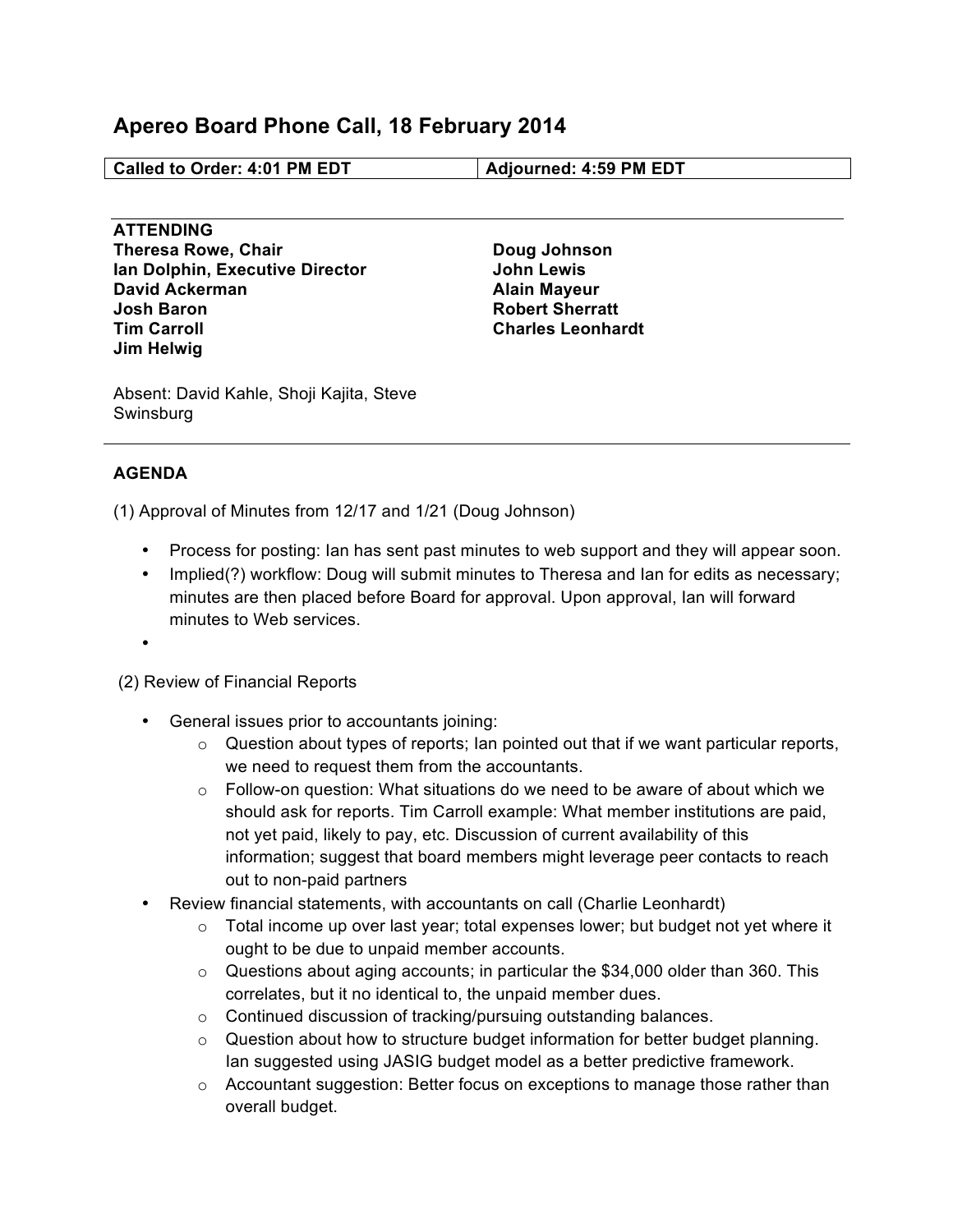- $\circ$  Josh: Note the burn rate for OEA (\$30k/month) may be higher at present; however, other information suggests this figure should be fairly accurate and current.
- o Thanks to the accountants for their work on proving this information.
- o **Action Item: Ian will follow-up on budget structure with accountants.**

(3) Budget Planning

- Budget proposal (Ian Dolphin)
	- $\circ$  Predicting reduction in legal expenses, break-even NA conference. Infrastructure (esp. web work) will remain high probably through April. Reduction in # fellows, and travel planned.
	- $\circ$  Bonus program approved in December needs to be incorporated into budget planning.
	- $\circ$  Staff member: Ian we really need to increase membership in order to afford the new proposed position. Question: new members from newly incubating projects? Response: unclear. Organizational models do not directly correlate. Suggestion that new projects my provide institutions that can be pursued for memberships.
	- o Josh suggests being aware of potential for lower revenues and challenged group to look for ways to pursue new members as a primary revenue builder. Weighing balance of hiring/not hiring a person dedicated to community building (and thereby revenue building). No easy answers. Target memberships! David: What about an institution "donating" a person? Suggestion of board member time and planning contributions.
	- o **Action Items:**
		- ! **Ian will include bonus/retention numbers in future documents.**
		- ! **Board members should give consideration to "How can Ian be more effective in Board Member peer networks?"**
		- ! **Continue discussion of marketing plan for Apereo. Define markets and messages; some information remains from the time of merger discussions that may be "retrievable" in this context. What are success stories at various institutions?**
		- ! **Adding a Membership standing item to Board Meeting Agenda.**

(4) Events Updates and Feedback - Quick Comments

- Apereo Camp Attendance was good; valuable interaction, networking.
- The ESUP-Portail Consortium and the Apereo Foundation 6 Feb and 7 Feb 2014, respectively, on the campus of the Paris Descartes University (France). Good turnout; UVA "donation" of Alan Berg as an analytics coordinator is a real benefit..

(5) Project News -

- Incubation Project Updates Ian's report
	- o Unitime sponsor (Marist); now going into incubation
	- o OpenCast approved to go into incubation